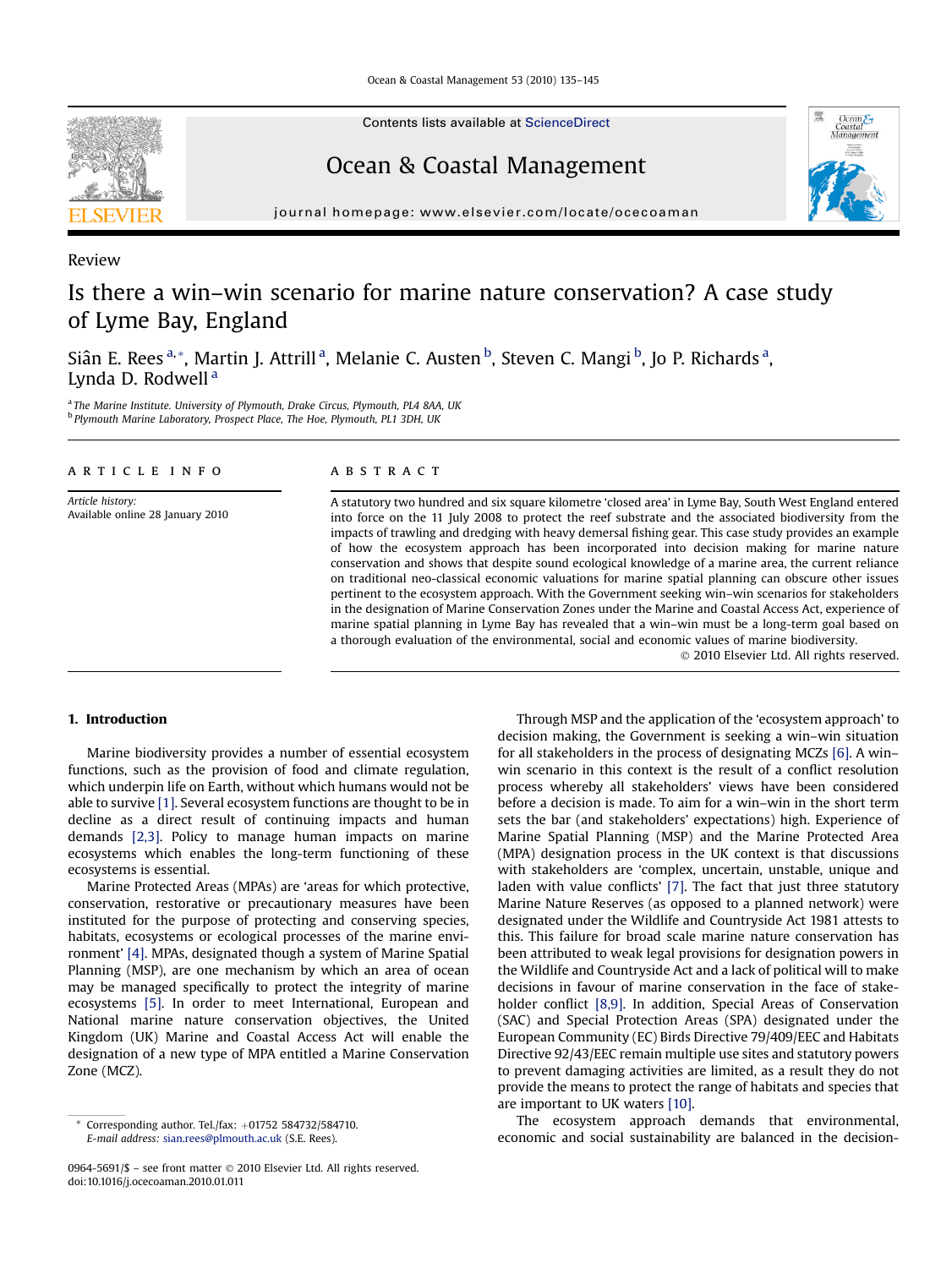making process [\[3\]](#page-9-0). The process of making choices as an individual or as a society about ecosystems and their use implies a process of valuation (monetary or non monetary) of the respective parts [\[11\].](#page-9-0) Conflict arises between stakeholders as the concept of value is broad. Pearce and Turner [\[12\]](#page-9-0) state that any object can have a number of different values assigned to it because of 'differences in the perception of held values of human valuators'. Furthermore, the concept of ''value'' is multifaceted; it can be social, monetary, emotional, environmental or cultural. A win–win situation demands that all these aspects of value are understood and stakeholders agree upon an equitable balance of resource use.

Lyme Bay has been chosen as a case study to explore the concept of a win–win scenario because it is an area of nature conservation interest which has a history of conflict between stakeholders. A 206 km<sup>2</sup> 'closed area', or MPA, was designated by the UK Government on the 11 July 2008. This case study provides an opportunity to reflect on the sixteen-year process which has led to this designation and explore some lessons learnt for the implementation of the Marine and Coastal Access Act and the proposals for win–win outcomes for all stakeholders in the designation of Marine Conservation Zones.

# 1.1. The Lyme Bay case study area

The Lyme Bay case study area is approximately  $2460 \text{ km}^2$  [\[13\]](#page-9-0) and is defined here as the sea area which is enclosed by a line drawn between Portland Bill in Dorset and Start Point in Devon (Fig. 1). Lyme Bay includes the fishing ports of West Bay and Brixham and the towns of Lyme Regis, Torquay and Exmouth.

## 1.2. An area of nature conservation interest

The marine environment of Lyme Bay is rich and biologically diverse. In the 1960s Holme [\[14,15\]](#page-9-0) identified sediment communities of the otter shell (Lutraria lutraria), the auger shell (Turritella communis) and the burrowing mud shrimp (Callianassa subterranea) in the offshore sand and mud sediments of Lyme Bay. Further environmental studies in 1977 and 1978 identified species such as the sea potato (*Echinocardium cordatum*) and the brittlestar (Amphiura filiformis) in the sublittoral sediments [\[16,17\].](#page-9-0)

The reef areas, comprising of rock and mixed ground (mixed ground is defined as seabed consisting of combinations of sand, gravel, pebbles, cobbles and boulders [\[18\]](#page-9-0)) extend from Portland Bill to central Lyme Bay and off Start Point. The species within the reef area which are listed for conservation are highlighted in [Table 1.](#page-2-0)

Other habitats of conservation importance outside the reef area are the maerl beds (Lithothamnion corallioides) located in the gravel substrate and listed for conservation under the UK BAP, IUCN Red List and the Habitats Directive (92/43/EEC) [\[19\].](#page-9-0) Eelgrass (Zostera marina) beds in the sandy/muddy sediments adjacent to Torquay [\[20\]](#page-9-0) are listed for conservation under the Bern Convention on the Conservation of European Wildlife and Natural Habitats 1982 and the IUCN Red List [\[21\].](#page-10-0)

In 2007, Lyme Bay as a whole was identified as a 'marine biodiversity hotspot' [\[22\].](#page-10-0) These are defined as areas of 'high species richness that include rare and threatened species' [\[22\].](#page-10-0) The offshore reef areas between Portland Bill and Lyme Bay are under consideration by Natural England as a Special Area of Conservation (SAC) under the Habitats Directive (92/43/EEC).

## 1.3. A history of conflict

For the last sixteen years there has been conflict concerning how the resources provided by the marine biodiversity in Lyme Bay are used by different stakeholders. The main point of contention has been the use of heavy fishing gear on the reef area, i.e. trawls and dredges. The use of heavy gear on the seabed directly affects the



Fig. 1. The Lyme Bay case study area.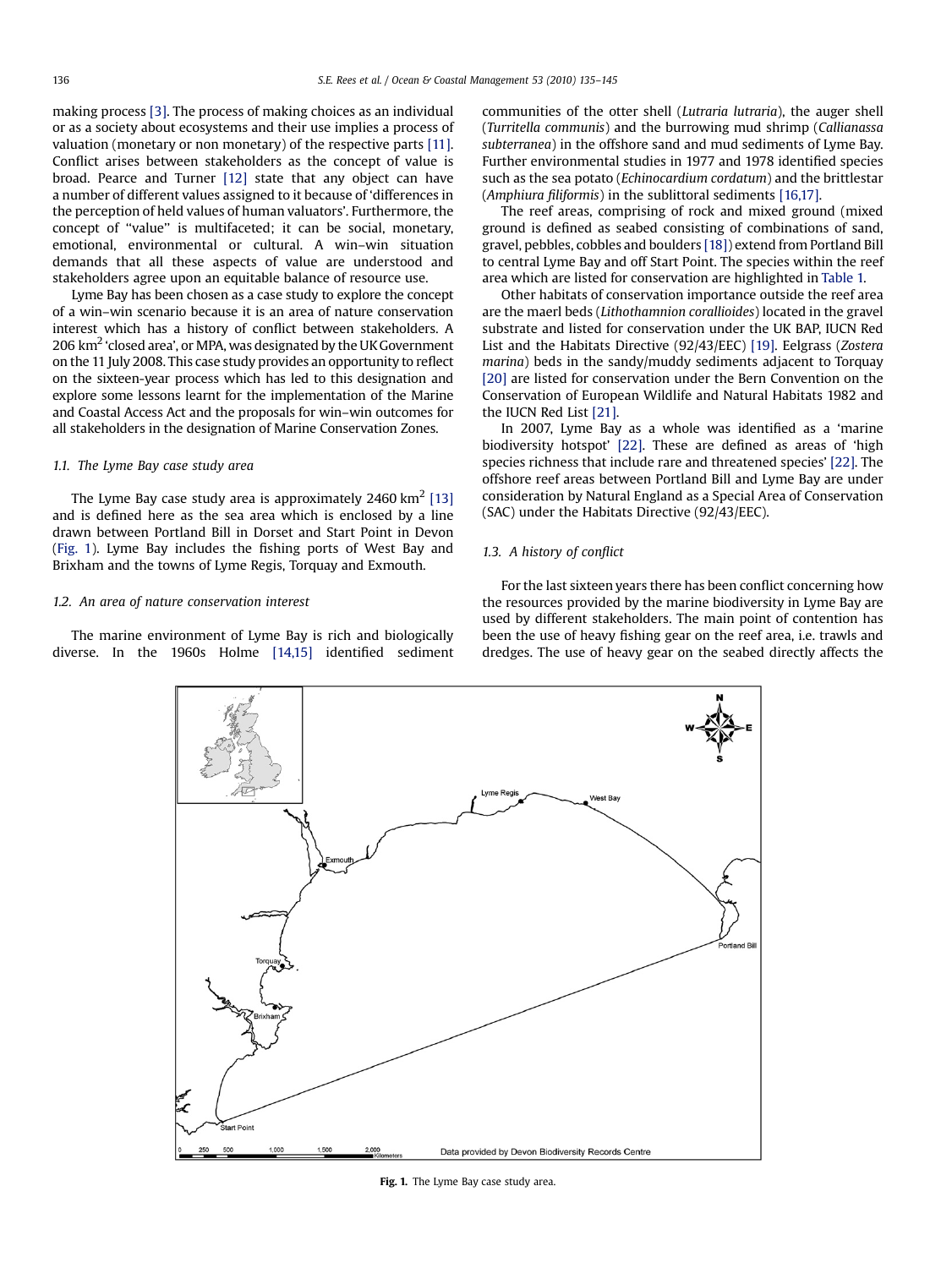<span id="page-2-0"></span>

| Table 1                                                             |
|---------------------------------------------------------------------|
| The species within the reef area which are listed for conservation. |

| Latin name           | Common name             | Listed for conservation                                                                                   |
|----------------------|-------------------------|-----------------------------------------------------------------------------------------------------------|
| Axinella dissimilis  | Erect, branching sponge | Nationally important marine features                                                                      |
| Pentapora fascialis  | ross coral              | Nationally important marine features                                                                      |
| Alcyonium digitatum  | Dead man's fingers      | Nationally Important Marine Features                                                                      |
| Eunicella verrucosa  | Pink sea fan            | Wildlife and Countryside Act 1981, the UK Biodiversity Action Plan 1995 (UK BAP). The International       |
|                      |                         | Union for Conservation of Nature (IUCN) Red Data List [19,20].                                            |
| Leptopsammia pruvoti | Sunset cup coral        | Wildlife and Countryside Act 1981, the UK Biodiversity Action Plan 1995 (UK BAP), the International Union |
|                      |                         | for Conservation of Nature (IUCN) Red Data List [19,20]. Convention on International Trade in Endangered  |
|                      |                         | Species of Wild Fauna and Flora (CITES) [20]                                                              |

benthos by the removal of both target and non target species as well as disruption to the physical surface and sub-surface features and biota [\[23,24\]](#page-10-0).

Traditionally within Lyme Bay, fishermen towing demersal fishing gear (otter trawls, beam trawls, scallop dredging) avoid the rocky areas and fish on the mixed sediment areas (sands, gravels, cobbles). Static gear fishermen place pots in the rocky areas to catch crabs and lobster. Diving, angling and charter boats operate around the reefs and wrecks of Lyme Bay [\[13\].](#page-9-0) Species such as the pink sea fan (Eunicella verrucosa) which is nationally uncommon [\[25\]](#page-10-0) and the sunset cup coral (Leptopsammia pruvoti) which is nationally rare [\[26\]](#page-10-0) attract divers to the area. Charter boat operators run wildlife watching trips throughout the Bay to take people birdwatching or further offshore to see dolphins. Several small fishing boats (6–10 m long) supplement their income by chartering boats to anglers [\[27\].](#page-10-0) Recreational mackerel (Scomber scombrus) fishing trips are increasingly popular.

The conflict in Lyme Bay has largely focused on the reef area. In 1992, local divers and static gear fishermen reported to Non Governmental Organisations (NGOs) and Natural England (then English Nature) that the use of heavy fishing gear on the reef areas was resulting in physical damage to the seabed and, in some cases, loss of static gear. A campaign for an MPA was then initiated by the local NGO, the Devon Wildlife Trust.

Through this conflict between different groups, a process for protection of the reefs has gradually evolved. On the 19 June 2008, a 206 km<sup>2</sup> statutory closed area (MPA) was designated by the Department for Environment, Food and Rural Affairs (Defra) to protect marine biodiversity from the impact of fishing with dredges and other towed gear. The designation entered into force through the Statutory Instrument 1584 on the 11 July 2008 [\[28\]](#page-10-0).

# 2. A thematic search of the literature

A search of the literature, of predominantly NGO, independent (academic institutions and or consultancy's) and government agency reports, which have contributed to the decision-making process for the MPA designation in Lyme Bay was conducted to assess the theme of each report. These themes were:

- *Environment*. Includes reports which classify and describe the species and habitats of Lyme Bay and their interaction with the environment. This theme also includes studies which assess impacts to biodiversity;
- Economic. Reports which define the distribution and consumption of marine resources in monetary terms, and
- Social. Reports which study resource use interactions between stakeholders and provide recommendations for the sustainable management of the marine environment.

Thirty-four reports were reviewed as to which theme(s) they addressed. Responses to Defra consultations on Lyme Bay have not been considered even though they have influenced the process because respondents were required to comment on specific themes.

The year 1988 was chosen as the starting point for this thematic study as the Coastal Directory for Marine Nature Conservation [\[29\]](#page-10-0) represents the first attempt in the UK to collate information on the marine environment to inform decision making for designating Marine Nature Reserves under the provisions of the Wildlife and Countryside Act 1981.

# 3. Themes of reports

The themes of thirty-four reports from 1988 to 2008 were reviewed. The process of reports can be divided into three distinct chronological phases. 1) Environmental Data (1988–1999), 2) Incorporating Social and Economic Data (2000–2006) and 3) A Focus on Economics (2007–2008).

## 3.1. Environmental data (1988–1998)

The majority of studies from 1988 to 1999 were focussed on the environment theme to further understanding of the species and habitats of Lyme Bay and identify areas of marine nature conservation interest in UK waters. Reports were undertaken by staff from NGOs, Government advisory organisations and consultants ([Table 2\)](#page-3-0).

In 1988, the inshore reefs of Lyme Bay were identified as an area of 'Marine Nature Conservation Interest' as part of the Marine Conservation Society's Coastal Directory [\[29\]](#page-10-0). In 1995, research undertaken for Kerr McGee, an oil exploitation company, led to a wide body of research on the marine benthic environment in Lyme Bay to document the epibenthos [\[30\]](#page-10-0), benthic sediment infauna [\[31\],](#page-10-0) hydrography [\[32\]](#page-10-0), and sediments [\[33\]](#page-10-0). The reports concluded that there were areas of Lyme Bay which were 'notable for dense populations of several south western species near to or at the eastern limits of their distribution along the English channel and the circalittoral limestone and shale ridges of the West Tennents Reef and Saw Tooth Ledges were considered to support particularly rich communities' [\[34\].](#page-10-0)

Much of the focus during this period was on the inshore reefs of Lyme Bay. Studies showed that the Lyme Bay reefs ([Fig. 2](#page-4-0)) supported nationally important biological communities, that damage to the seabed had significant implications for the biological communities that could be supported and that the areas of reefs substrate needed to be protected in their entirety [\[29,35,36\]](#page-10-0). A 1992 survey of a mudstone reef site known locally as the Exeters and reported by divers to support colonies of ross coral (Pentapora fascialis) and pink sea fan (Eunicella verrucosa) found the site to be flat and muddy with occasional patches of low flat rock rather then the ledges previously reported by divers [\[37\]](#page-10-0). Lacking definitive evidence of fishing activity on the site, the degradation of the Exeters was thought to be attributable to the use of 'rock hopper' trawls which enabled boats to access rocky sites rather than remain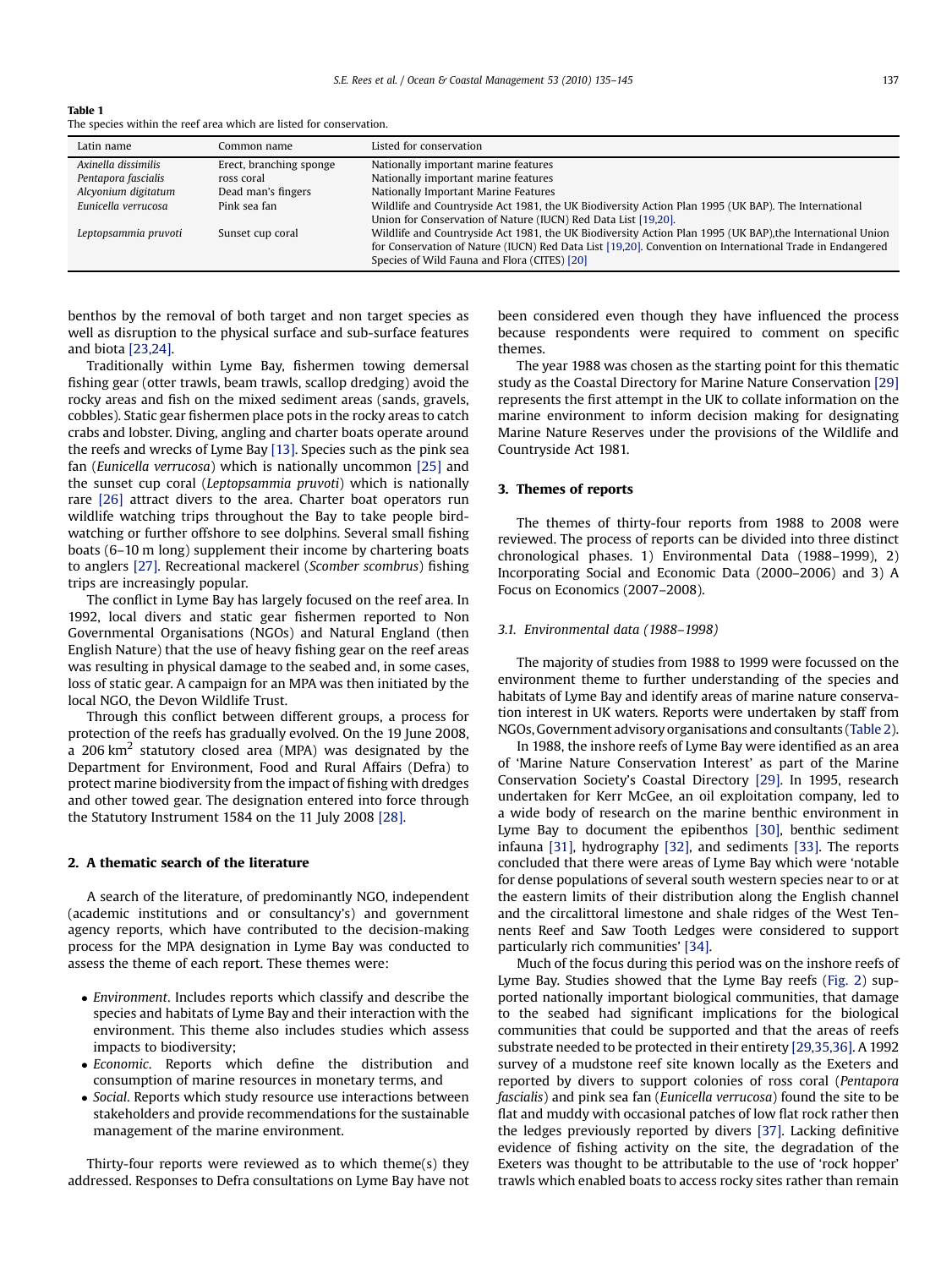#### <span id="page-3-0"></span>Table 2

Themes of reports written between 1988 and 2008.

|      |                                                                                                                                                           | Theme |      |      |
|------|-----------------------------------------------------------------------------------------------------------------------------------------------------------|-------|------|------|
| Year | Title                                                                                                                                                     | Env.  | Eco. | Soc. |
| 1988 | A Coastal Directory For Marine Nature Conservation [29].                                                                                                  |       |      |      |
| 1991 | Benthic marine ecosystems in Great Britain: a review of current knowledge. Western Channel<br>and Bristol Channel and approaches [30].                    |       |      |      |
| 1992 | An Investigation into the Effects of Scallop Dredging in Lyme Bay [31].                                                                                   |       |      |      |
| 1993 | Benthic and Ecosystem Impacts if Dredging for Pectinids [32].                                                                                             |       |      |      |
| 1993 | Lyme Bay. A Report on the Nature Conservation Importance of the Inshore Reefs and the<br>Effects of Mobile Fishing Gear [33].                             |       |      |      |
| 1995 | Lyme Bay Environmental Study. Subtidal Benthic Ecology: Epibenthos [34].                                                                                  |       |      |      |
|      | Lyme Bay Environmental Study. The Physical Environment [35].                                                                                              |       |      |      |
|      | Lyme Bay Environmental Study. Subtidal Benthic Ecology: Sediment Infauna [36].                                                                            |       |      |      |
|      | Lyme Bay Environmental Study. The Physical Environment: Sediments [37].                                                                                   |       |      |      |
|      | Lyme Bay Environmental Study. Environmental Quality: Sensitivity Analysis [38].                                                                           |       |      |      |
|      | Possible Special Areas of Conservation (SACs) in the UK - marine and coastal sites [39].                                                                  |       |      |      |
| 1996 | Coasts and seas of the United Kingdom, Region 9, Southern England : Hayling Island to Lyme<br>Regis [40].                                                 |       |      |      |
|      | Coasts and seas of the United Kingdom / Region 10, South-West England: Seaton to the<br>Roseland peninsula [41].                                          |       |      |      |
| 1997 | Lyme Bay. A Nature Conservation Profile [42].                                                                                                             |       |      |      |
| 1998 | Coasts and Seas of the United Kingdom. Marine Nature Conservation Review: Benthic marine<br>ecosystems of Great Britain and the north east Atlantic [43]. |       |      |      |
| 2000 | Lyme Bay Reefs - A Report on the Area's Fisheries [44].                                                                                                   |       |      |      |
|      | Report on the Areas of Greatest Nature Conservation Importance Within the Reefs Known As<br>Saw Tooth Ledges and Lanes Ground - Lyme Bay [45].            |       |      |      |
| 2001 | Feasibility Study into the Management of Beer Home Ground [46].                                                                                           |       |      |      |
| 2002 | Effects of scallop dredging on sessile macro fauna in Lyme Bay: Interim results for 2001 and<br>2002 [47].                                                |       |      |      |
| 2003 | The Commercial Benefits of Marine Protected Areas [48].                                                                                                   |       |      |      |
| 2004 | The timing and settlement of scallop spat in Lyme Bay, Devon and its use as a fisheries<br>enhancement tool [49].                                         |       |      |      |
|      | Initial Results of a Visual Survey on the Impacts of Dredging for Scallops on the Seabed [50].                                                            |       |      |      |
|      | Sustainability from the Market [51].                                                                                                                      |       |      |      |
| 2006 | Independent Scoping Study. Options for Spatial Management of Scallop Dredging Impacts on<br>Hard Substrates in Lyme Bay [52].                             |       |      |      |
| 2007 | Lyme Bay Pink Sea Fan Survey 2006-2007 [18].                                                                                                              |       |      |      |
|      | Marine Reserves - TLC for our seas and sea life [53].                                                                                                     |       |      |      |
|      | Surveys for Marine Spatial Planning in Lyme Bay [13].                                                                                                     |       |      |      |
|      | Informing Community Stakeholders - The Devon Pilot Project [54].                                                                                          |       |      |      |
|      | Estimate of Economic Values of Activities in Proposed Conservation Zone in Lyme Bay [55]                                                                  |       |      |      |
|      | Marine Biodiversity Hotspots in the UK. A report identifying and protecting areas for marine<br>biodiversity [24].                                        |       |      |      |
|      | Lyme Bay Reefs. A 16 year search for sustainability [56].                                                                                                 |       |      |      |
|      | The Impact of Scallop Dredging in Lyme Bay an Eye-witness Account [57].                                                                                   |       |      |      |
| 2008 | Quantification of epibenthic fauna in areas subjected to different regimes of scallop dredging<br>activity in Lyme Bay, Devon [58].                       |       |      |      |
| 2008 | Lyme Bay Proposed MPA, Indications of Social and Economic Impacts [59].                                                                                   |       |      |      |

on the sands and gravels [\[37\].](#page-10-0) It was concluded through further investigation in two separate reports, one conducted by Devon Wildlife Trust and one by the Seafish Industry Authority, that the use of mobile fishing gear on the reefs caused damage to the structure of the reef and its biological communities [\[35,38\].](#page-10-0)

The data on marine biodiversity in Lyme Bay were included in the Joint Nature Conservation Committee's (JNCC) Marine Nature Conservation Review which collated all known records of marine biodiversity between 1987 and 1998 with the view to inform government decision making regarding areas of marine nature conservation interest [\[34,39–41\]](#page-10-0). During this period Lyme Bay was identified by English Nature (now Natural England) as a 'Sensitive Marine Area' and the reefs were proposed as a possible Special Area of Conservation (SAC) under the Habitats Directive (92/43/EEC) [\[42\]](#page-10-0). In 1997, the sublittoral bedrock and mixed bedrock areas of Lyme Bay were identified by Natural England as a 'Prime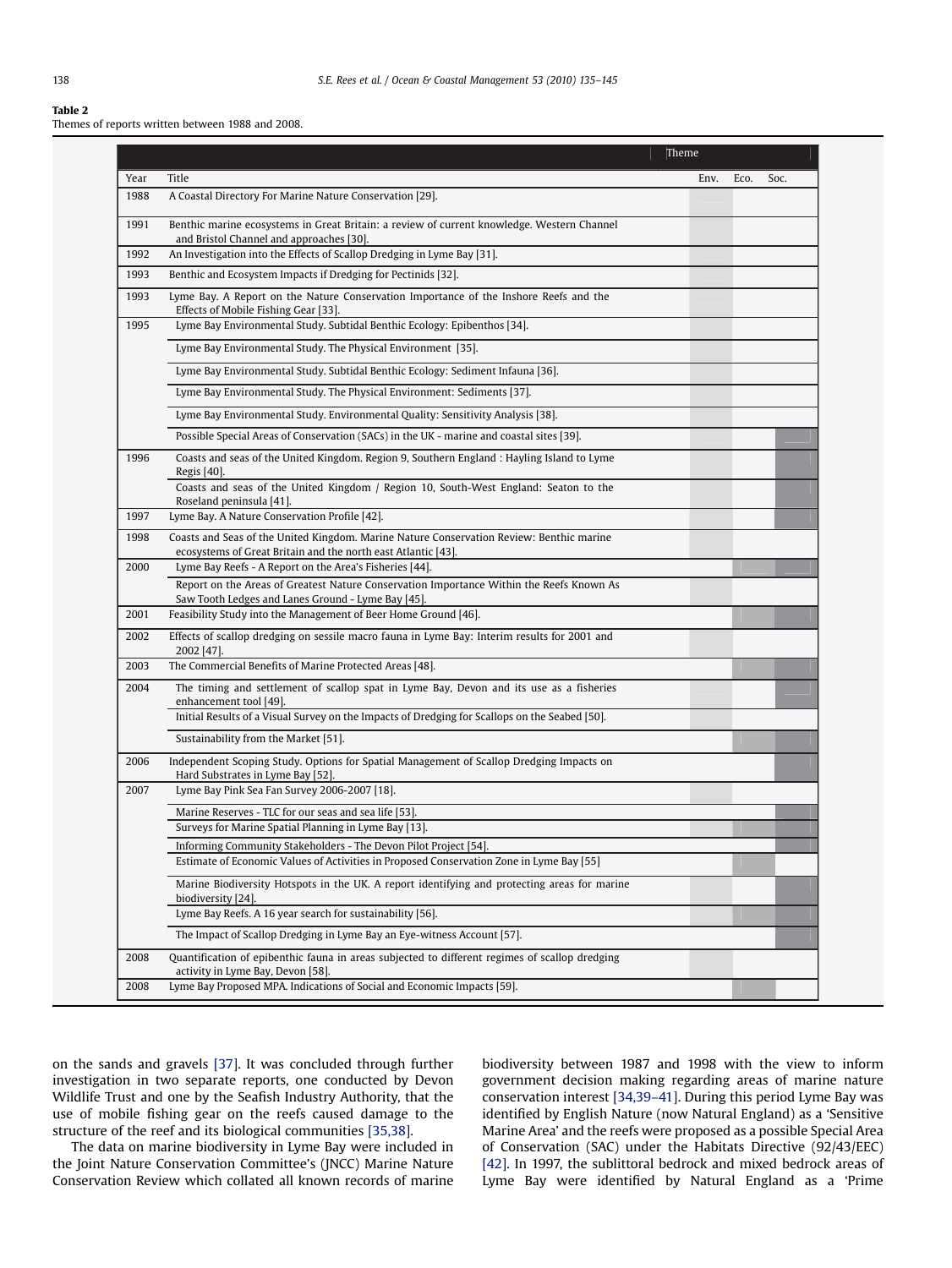<span id="page-4-0"></span>

Fig. 2. The named reefs of Lyme Bay as known in 1995. Overlaid on substrate data. Reef co-ordinates supplied by charter boat skipper John Walker.

Biodiversity Area'. These areas were identified within the wider study of the Lyme Bay Marine Natural Area as areas of maximum opportunity where resources could be targeted to effectively achieve wildlife conservation [\[43\].](#page-10-0)

# 3.2. Incorporating social and economic data (2000–2006)

Reports from 2000 to 2006 encompass elements of the environmental, economic and social aspects of MSP in Lyme Bay ([Table](#page-3-0) [2](#page-3-0)). From 2000 to 2004 research involved further investigations into the conservation importance of the reefs, with a particular focus on the sites of Saw Tooth Ledges and Lanes Ground [\[44\]](#page-10-0). There was also ongoing work to investigate and document the impacts of scallop dredging on the reef habitats [\[45\].](#page-10-0) This period was marked by the involvement of fishermen as key stakeholders in the design and implementation of 'closed areas' to secure the long-term sustainability and viability of the local fishing industry.

The NGO reports written during this period attempted to understand the distribution and nature of the local fishing fleet in order to inform the decision-making process as to where closed



Fig. 3. The 2001 voluntary closed areas and Beer Home Ground overlaid on the substrate data.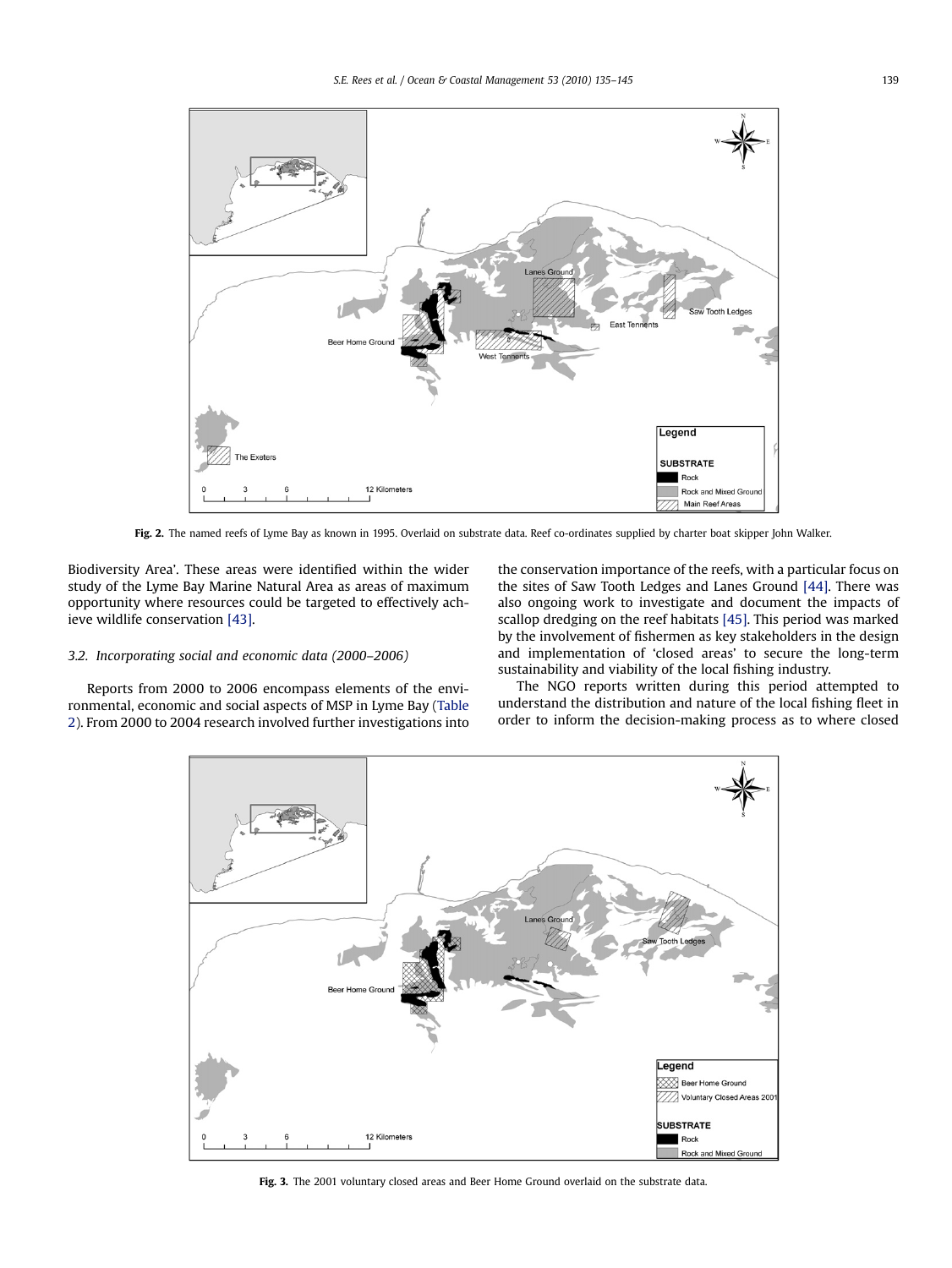areas could be sited on the reefs [\[46\].](#page-10-0) In 2001, two voluntary closed areas for the reef areas of Saw Tooth Ledges and Lanes Ground encompassing 10.3  $km^2$  were agreed by Devon Wildlife Trust, local mobile gear fishermen and the South West Fish Producers Organisation. A feasibility study on a third closed area, Beer Home Ground, was initiated by the Beer Home Ground Management Group (Devon Sea Fisheries Committee, East Devon District Council, Devon Wildlife Trust and local fishermen) and carried out by Devon Wildlife Trust's Lyme Bay Project Officer. This third voluntary closure could not be agreed due to the economic importance of the site to local mobile gear fishermen [\[47\]](#page-10-0) ([Fig. 3](#page-4-0)).

With the successful negotiation of two voluntary closed areas, Project Officers at Devon Wildlife Trust and the Beer Home Ground Management Group sought to build an evidence base for an MPA by further investigating the commercial benefits of MPAs [\[48\]](#page-10-0). Yearly monitoring from 2002 was established to assess the abundance of five indicator species: branching sponge (Axinella dissimilis), ross coral (Pentapora fascialis), dead man's fingers (Alcyonium digitatum), pink sea fan (Eunicella verrucosa) and king scallops (Pecten maximus), in the dredged and undredged areas [\[49\]](#page-10-0). The results of the surveys showed that there were signs of recovery of benthic species within the closed areas, though longer term studies were needed to assess change [\[49\]](#page-10-0).

There were very few temperate studies of the value of MPAs to commercial industries relative to Lyme Bay but Davis and Stanford [\[48\]](#page-10-0) were able to draw on world examples that demonstrated that MPAs could have benefits for fisheries including an increase in the mean size, age and biomass of stocks and an increased abundance or density of stocks. Project work was also initiated by Devon Wildlife Trust to look at sustainable fishing options for scallopers through food accreditation schemes such as the Marine Stewardship Council certification programme [\[50\]](#page-10-0), and through the rearing of scallop spat for seeding purposes as a fisheries enhancement tool [\[51\]](#page-10-0).

In 2005, a large scale survey of the seafloor of Lyme Bay was carried out by Ambios Ltd on behalf of Devon Wildlife Trust who were project partners in the Interreg IIIb Atlantic Area Emergency Response to Oil, Chemical and Inert Pollution from Shipping (EROCIPS) project. The work included side scan SONAR surveys, sediment grab sampling and drop down video surveys [\[52\].](#page-10-0) The resulting biotope and sediment map placed the Lyme Bay reefs within the context of the whole bay. This indicated that the reef substrate was confined largely to the north of Lyme Bay extending around to Portland Bill (Fig. 4) The Lyme Bay Reefs were thus defined using JNCC criteria as rocky reef (exposed bedrock and/or mosaic of mixed ground and bedrock) and/or stony reef (areas of pebbles, cobbles and boulders on mud, sand or gravel). Patches of reef were also mapped off Start Point. Other features of conservation importance including maerl (Lithothamnion corallioides) and eelgrass beds (Zostera marina) were mapped in the Bay.

The closed areas were voluntary rather than statutory. Closure of these areas was agreed by local fishermen and regulated by the local community. However, by the end of 2005 rising fuel costs, higher prices for scallops on the market and the new development of West Bay harbour allowing overnight stays for fishing vessels made scalloping a more lucrative fishing option. The number of scalloping boats in the Bay increased from 9 to 20, with boats travelling from other UK ports to take advantage of the scallop stocks [\[53\]](#page-10-0). This ultimately led to the breakdown of the voluntary local agreements.

In 2006, adopting the precautionary principle [\[54\]](#page-10-0) and to prevent widespread scalloping on the reefs, Natural England applied for a Ministerial Stop Order to close 60 square nautical miles of Lyme Bay to dredging to allow damaged seabed



Fig. 4. Substrate map of Lyme Bay and the statutory closed area. Source: Devon Wildlife Trust.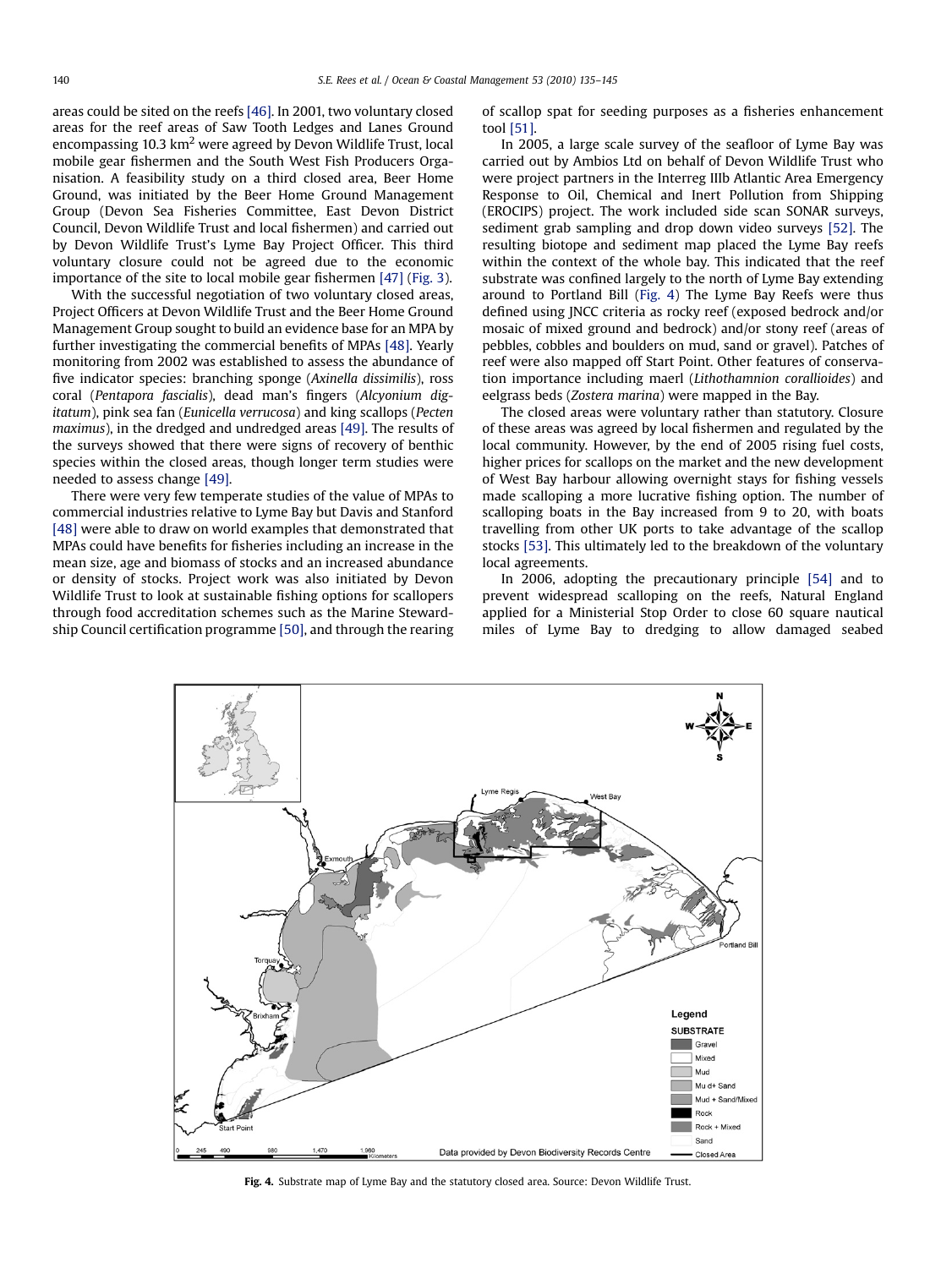<span id="page-6-0"></span>

Fig. 5. The Natural England and Devon Wildlife Trust proposed 206 km<sup>2</sup> closed area and the Defra agreed voluntary closed areas 2006.

communities to recover. In August 2006 the Secretary of State reached a decision with the (newly formed) South West Inshore Scallopers Association (SWISA), plus select advisors, to voluntarily close 41.2  $km^2$  of the reef area, 'protecting 90% of the area where pink sea fans occur' [\[53\]](#page-10-0) (Fig. 5).

During 2006, the consultancy firm, Royal Haskoning, was contracted by Natural England to assess the offshore reefs from Poole Bay to Lyme Bay for their suitability as a SAC under the Habitats Directive Annex I category for subtidal and offshore reefs [\[55\].](#page-10-0) Members of SWISA also engaged with the possibility of wider spatial planning and commissioned a report 'Options for spatial management of scallop dredging impacts on hard substrates in Lyme Bay' [\[56\]](#page-10-0). The recommendations of the report were, as a minimum, to 'initiate an interdisciplinary approach to marine spatial planning, combining refined spatial scale mapping and optimisation with economic data' [\[56\].](#page-10-0)

# 3.3. A focus on economics (2007–2008)

In 2007, Natural England and Devon Wildlife Trust challenged the Government's decision to close  $41.2 \text{ km}^2$  rather than the

| Table 3                                        |  |  |
|------------------------------------------------|--|--|
| Economic valuations of activities in Lyme Bay. |  |  |

proposed 206 km<sup>2</sup> citing that the Government had mis-interpreted the data and had delineated the  $41.2 \text{ km}^2$  around the 'known' locations of pink sea fans, rather than considering the reef area and its ecological functions as a whole. It was reiterated that pink sea fans are 'signpost species' indicative of a biologically diverse habitat and that diversity of species is an important component for the resistance and resilience of ecosystem functioning (Hiscock quoted in [\[53\]](#page-10-0)). Further research documented the presence of pink sea fans outside the new closed areas providing evidence that the whole of the reef area could potentially support such biodiversity [\[18\]](#page-9-0). The reefs in Lyme Bay were identified by the consultancy, Royal Haskoning, as being an 'excellent' example of reef habitat due to the complex range of substrata, except in recently dredged areas where it was average or partly degraded [\[55\].](#page-10-0)

During this year there was continuing research into MSP and reports which incorporate the ecosystem approach with a particular focus on the economics of MPA designation [\(Table 2](#page-3-0)) [\[13,57,58\].](#page-9-0) In January 2007, the beaching of the MSC Napoli within Lyme Bay and the subsequent threat of a large-scale pollution incident reaffirmed with stakeholders the need for wider scale ecosystem management [\[59\]](#page-10-0). An analysis of species' and habitats' sensitivity to

|               | Homarus $(2007)^a$ | Stevens et al. (2007) <sup>b</sup> | Curtis et al. $(2008)^c$ | Defra $(2008)^d$ | Defra $(2008)^e$ |
|---------------|--------------------|------------------------------------|--------------------------|------------------|------------------|
| Scalloping    | £162,000-187,000   | £1,848,557                         | £3,000,000               | £299,911         | £2,680,000       |
| Potting       | £177,000           | £1,992,916                         |                          |                  |                  |
| Fin fisheries |                    | £7,668,102                         |                          |                  |                  |
| Diving        | £85,000            | £1,098,411                         |                          |                  |                  |
| Angling       | £247,000           |                                    |                          |                  |                  |
| Charter boats |                    | £2,140,000                         |                          |                  |                  |

<sup>a</sup> Value of activities in the closed area [\[58\]](#page-10-0).

Value of activities in Lyme Bay [\[13\].](#page-9-0)

<sup>c</sup> Value of activities in the closed area [\[57\]](#page-10-0).

Value of activities in the closed area. Combined scallop and other demersal towed gear landings [\[60\]](#page-10-0).

Revised value of activities in the closed area following interviews with local MFA officers [\[60\].](#page-10-0)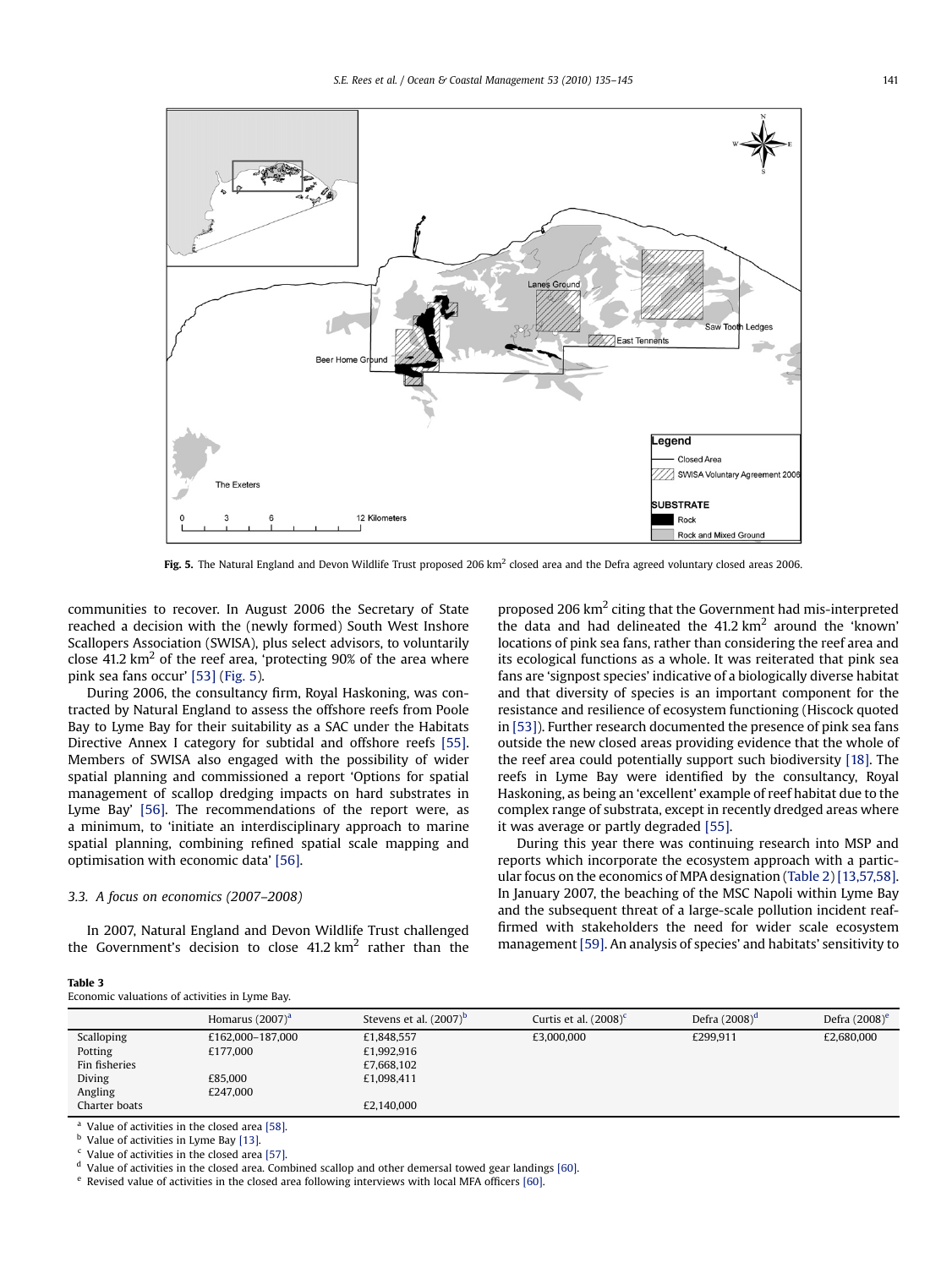physical disturbance was carried out by Stevens et al. and proposed, in the absence of a wider marine spatial planning framework to assess their relative importance, the ecological need to protect the reefs in their entirety [\[13\]](#page-9-0).

This period is marked by four studies which focus solely on economics to assess the relative economic importance of activities in Lyme Bay. [Table 3](#page-6-0) summarises the results.

## 3.4. A decision for Lyme Bay

At the end of 2007 Defra released a further consultation, a partial Regulatory Impact Assessment (RIA), to review the original decision to close  $41.2 \text{ km}^2$  of the reef habitat with the options to close areas of 41.2 km<sup>2</sup>, 85.7 km<sup>2</sup> and 206 km<sup>2</sup> of reef habitat on either a statutory or voluntary basis [\[60\]](#page-10-0). Seventy percent of the respondents to the Defra consultation wrote to Government in favour of the full 206  $km^2$  closed area [\[61\]](#page-10-0). Mee et al. responded to the consultation citing that 'sound application of the precautionary principle dictates that the reefs should be closed to mobile bottom fishing by whatever effective means possible to safeguard their long-term future, and to allow proper ecosystem scale planning for the future use of the Bay to occur [\[62\].](#page-10-0)

Ongoing research into the recovery of the 2006 voluntary closed areas by Hiddink et al. showed that the closed areas, which had not been trawled, supported a greater abundance of sessile species [\[63\]](#page-10-0). Following a public consultation (September– December 2007), a review of responses and an Impact Assessment, Defra announced their decision to statutorily close 206  $km<sup>2</sup>$ of Lyme Bay to protect marine biodiversity from the impact of fishing with dredges and other towed gear effective from the 11 July 2008.

## 4. Discussion

#### 4.1. From environment to economics

Numerous organisations from a range of disciplines have contributed to the research in Lyme Bay over the past twenty years. It has not been a strategic chronological process but rather an ad-hoc reactive, bottom up process led by NGOs with support from nature conservation agencies. All of the reports are considered 'grey literature' as they have not been published in the academic press or been placed under scrutiny through a peer review process. However, these reports document the process by which marine nature conservation has developed. These reports (along with the outcomes of the Defra consultation) have formed the basis for the decision to statutorily designate the 206  $km<sup>2</sup>$  MPA in Lyme Bay.

The succession of reports for Lyme Bay show how the themes have changed during this period from an ecological focus on the reefs and particular species, to consideration of the wider ecosystem functioning though MSP. The move from a focus on the reefs, and in particular the pink sea fan (Eunicella verrucosa), as the only species for which there is legal leverage for protection under the Wildlife and Countryside Act 1981, to broader marine spatial planning has served to widen the advocacy for marine environmental protection from species specific protectionism to ecosystem based conservation.

The focus of reports for Lyme Bay follow the evolving understanding of the benefits of MPAs and the policy focus of the UK authorities on the Ecosystem Approach. The adoption and incorporation of the principles of the ecosystem approach enter into the process from the year 2000 with a shift from a pure focus on ecology and conservation objectives to research which considers the economic and social impacts of MPA planning. The reports during the years 2000–2004 show a commitment from NGOs to work with the fishing industry to find coherent solutions to MPA planning. In 2006, the goodwill that had been generated between conservation and fishing interests rapidly broke down, primarily due to a changing economic climate.

The most recent years have seen a pronounced shift towards the field of economics in order to influence the agreement for and against nature conservation objectives. Valuations of the impacts of the closed area vary as separate methodologies and assumptions have been applied to the data available. In Defra's Impact Assessment for Lyme Bay it was concluded that the Homarus report [\[58\]](#page-10-0) was useful report as it improved the understanding of the relative importance of all activities in the closed area but it underestimated the value of the MPA to the scallop fleet as it assumed that the MPA proportionally represented 11.3% of catches in the two adjacent ICES rectangles [\[64\].](#page-10-0) Curtis and Anderson [\[57\]](#page-10-0) report went beyond a study of the direct costs to the fishing sector and applied methodologies to assess the wider social and economic impact of the MPA on the fishing industry. The analysis was considered useful to assess the commercial value of fishing under different MSP scenarios but Defra advised that the results should only be considered as illustrative. The valuation was considered an overestimate as the MPA was assumed to represent between 25 and 50% of the landings from the two adjacent ICES rectangles [\[64\].](#page-10-0) Defra note that there are 'limitations and caveats' around all these figures but they give an indication of the scale of the costs to be weighed against the wider economic, environmental and social benefits [\[64\]](#page-10-0).

The economic reports are marked by their different outcomes, the range of values which have been applied to the same area and the different assumptions applied to the data available. Though the Defra Impact Assessment shows transparency as to how these figures were attained, the discussions are largely based around impacts on fisheries of an MPA. The Lyme Bay case study illustrates that reliance on market valuations and resource use decisions based on traditional neo-classical economics can obscure other issues pertinent to the ecosystem approach concerning whether ecological features should be protected.

# 4.2. Decision making and balancing the components of the ecosystem approach

Between 1988 and 2008, although there were International, European and National nature conservation obligations, government decision makers were unable or unwilling to respond to a direct need for nature conservation. In 2006 the Government balanced the advice of their own nature conservation advisors, Natural England with that of the fishing industry as the direct beneficiaries of the resource. The  $41.2 \text{ km}^2$  voluntary closed area was considered as a compromise option that did not fulfil conservation objectives [\[53\]](#page-10-0). This stance is not uncommon. Laffoley et al. [\[3\]](#page-9-0) have noted from other policy decisions relating to the marine environment that fisheries issues typically drive the decisionmaking process and that they have a disproportionately negative impact on the health of marine ecosystems compared to the benefits they provide. In addition, the burden of proof is in favour of fishing as 'typically actions are only taken to restrict human activities when the future viability of species or biological communities is in doubt, or where proof of damage to the environment and its features is produced' [\[3\].](#page-9-0)

Although marine biodiversity is no doubt valuable to the fishing and recreation industries, the benefits of marine biodiversity extend much further than the direct use of the resource. Marine biodiversity in Lyme Bay is linked to large scale processes of direct or indirect benefit (and therefore value) to humans such as nutrient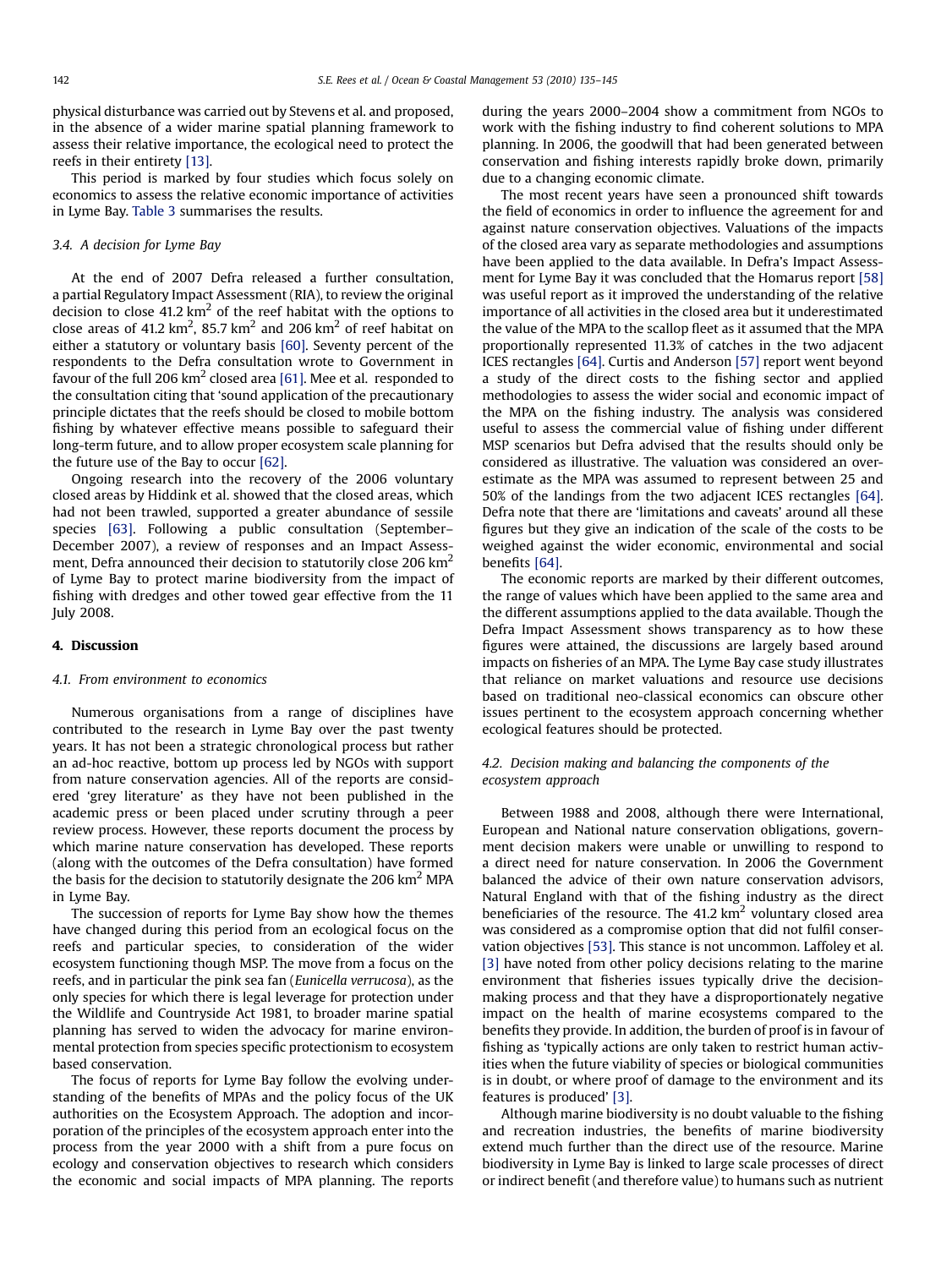cycling, gas and climate regulation and the bioremediation of waste. For example, the river catchments of the Exe, Axe, Otter and the Fleet, which empty into Lyme Bay, are all designated as Nitrate Vulnerable Zones (NVZ) due to high nutrient loading in the rivers originating from farmland. The capacity of marine biodiversity to cycle nutrients is an essential function and can alleviate anthropogenic effects, such as excessive nutrient loading, which can result in Harmful Algal Blooms (HABs), eutrophication and other detrimental effects [\[65\]](#page-10-0). Bioturbators facilitate nutrient cycling via their physical activity (feeding, moving, burrowing). Bioturbators in Lyme Bay include the burrowing mud shrimp (Callianassa subterranea) which are found in abundance on the circalittoral sandy muds in Lyme Bay. Habitat areas such as eelgrass beds (Zostera marina) also provide an important ecosystem for the uptake of nutrients from the water column [\[66\].](#page-10-0)

Marine biodiversity also provides a structural habitat which has a fundamental role in the ecosystem functions of Lyme Bay. The rocky reef, maerl (Lithothamnion corallioides), kelp (Laminaria hyperborea) and eelgrass (Zostera marina) beds provide refugia and nursery areas for juvenile species. For example, maerl provides a refuge for species such as queen scallop (Aequipecten opercularis), the green sea urchin (Psammechinus miliaris) and other juvenile invertebrates [\[67\]](#page-10-0). It is a feeding ground for juvenile Atlantic cod (Gadus morhua) and also provides grounds for reserves of brood stock of king scallops (Pecten maximus) [\[68\].](#page-10-0) Rocky reef areas and the associated biodiversity also provide food and/or shelter to mobile species particularly juvenile fish. Large mobile crustaceans are attracted to rocky areas for the rich supply of food which is attached to the surface of circalittoral rock [\[69\]](#page-10-0).

The marine biodiversity in Lyme Bay also has a social value as it is part of the cultural heritage of the region. There are several local events associated with marine life and livelihoods incorporating arts, crafts and music. The Marine Week celebrations in Charmouth in 2007 included activities such as plankton trawling and rockpool rambles. Visitor centres with a marine focus at Chesil Beach, Beer, Slapton Sands and Goodrington are all part of this cultural fabric.

It has been cited that a continued decline in UK marine biodiversity will impact upon these wider benefits [\[70\]](#page-10-0). The 2008 Government decision to close 206  $km^2$  of Lyme Bay to protect marine biodiversity represents a shift towards policy decisions which take into account the wider value sets attached to the marine environment and its ecological functions. The rationale behind the decision was stated as being necessary to 'ensure an improved outcome for society and the environment. Without intervention commercial pressures would lead some fishers to continue to pursue activities without adequate regard for the wider costs (on the environment and other users of the marine environment) of their actions' [\[64\].](#page-10-0)

## 4.3. Lessons for the Marine and Coastal Access Act

Experience from Lyme Bay should guide the development and implementation of marine legislation in the UK and Europe. A common standard needs to be set for the information decision makers need for MSP. Thirty-four reports have contributed to the decision for a closed area in Lyme Bay as well as 7900 responses to the Lyme Bay consultation (108 unique responses and 7792 NGO campaign based responses) and an Impact Assessment. If this level of information is required before any decision for marine nature conservation is to be made, then the designation of MCZs will be a costly and time consuming process. Planning on this timescale is unlikely to enable the UK government to meet International, European and National policy objectives designed to halt the decline in biodiversity. By requiring stakeholders to prove or disprove environmental damage only serves to polarise the discussion and removes the moderate or 'middle ground' suitable for negotiation. The burden of proof will need to shift to an equal emphasis on the 'value' derived from ecological systems and their sustainable use rather than the current disproportional emphasis on fishing and recreation and their associated market or commodity value. The decision for an MPA in Lyme Bay has recognised this wider social and ecological value of marine biodiversity. To move forward, the burden of proof must be shared amongst stakeholders so that all can work together to reduce ambiguity in the decision-making process [\[71\]](#page-10-0).

When designating MCZs, valuations of resource use must be considered within the context of how the data are collected and analysed. Valuation should inform the decision-making process and decision makers need to be 'aware of the overall objectives and limitations of valuation' [\[72\].](#page-10-0) In the case of market valuations, numbers are powerful tools and can strongly influence policy makers. Therefore, the methodology used to determine such valuations and the assumptions applied must be clear and transparent. Some of the benefits realised by humans from ecosystem functions cannot be traded to achieve a win–win situation. For example, marine recreation activities generally benefit the local communities whereas the nitrogen cycling capacity of marine biodiversity is a fundamental human life support service but it is not exclusive to the marine biodiversity in Lyme Bay; it is a global trans-boundary process and would need to be considered relative to its operational scale. Valuations are simply tools which can provide the benchmark against which to assess change or weigh the options in a decision-making process. The biggest number does not 'win' and the implementation of policy should not 'hinge upon a precise measurement' of values [\[73\]](#page-10-0).

When balancing environmental, social and economic interest, conflict is an almost inevitable part of the process of protected area management [\[74\]](#page-10-0), but not reason to abandon policy commitments for nature conservation. Value, as discussed here, is an inherently broad concept. One respondent to the Lyme Bay consultation explicitly stated that livelihoods were more important than protecting marine areas for biodiversity. Another respondent cited the biodiversity value of the reefs as being the most important factor for decision making [\[61\].](#page-10-0) This demonstrates that despite a process of stakeholder involvement win–win situations will remain unlikely as values (and perceptions) held by different groups are so diverse as to be irreconcilable in the short term. In reality, through initiating a process of valuation, it is already implied that gains and losses are part of the picture. Kumar et al (2008) summarise that 'each choice or option – to leave a resource in its natural state, to allow it to degrade or convert into another use – has implications in terms of values gained and lost'. From an environmental psychology perspective, 'environmentally destructive behaviour may be a short term rational choice for an individual, even when in the long-term and for the larger collective it might entail counterproductive outcomes' [\[72\]](#page-10-0). It is essential that the objectives of the MPA are clear [\[9\],](#page-9-0) that stakeholder expectations are managed and that mechanisms for conflict resolution are built into the MSP and adaptive management process [\[74,75\].](#page-10-0)

The Lyme Bay case study suggests that an immediate commitment will be needed from Government to make decisions for marine conservation in order to secure the long-term benefits enjoyed by humans from ecosystem functions provided by marine biodiversity and to work towards the High Level Marine Objective goal of delivering sustainable marine development [\[76\].](#page-10-0) Nature conservation interests in Lyme Bay have only been furthered by a top down intervention from Government when a lengthy bottom up process had largely failed to provide the necessary protection for marine biodiversity in line with the precautionary principle and International, European and National marine conservation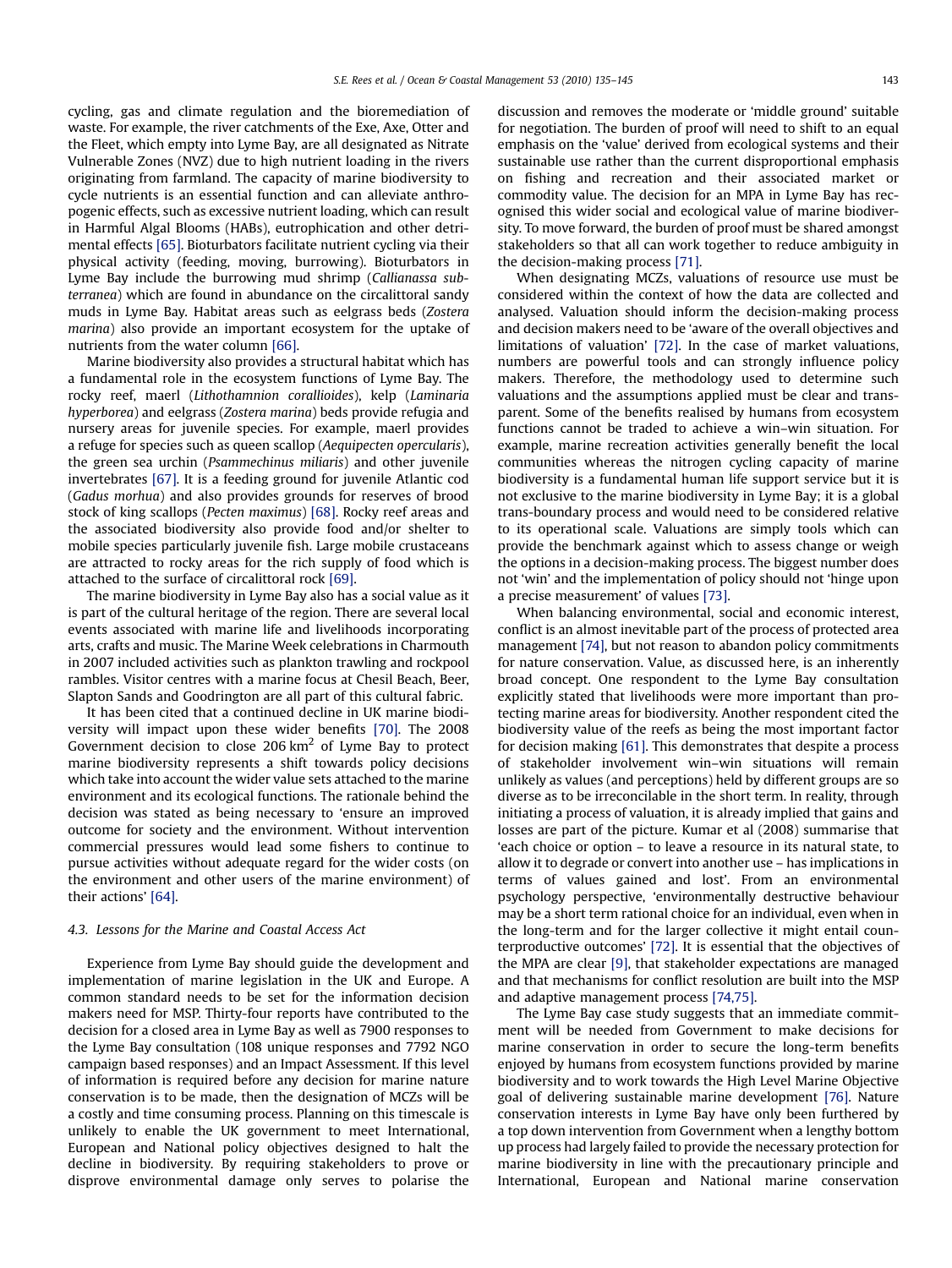<span id="page-9-0"></span>objectives. There remains a strong case for a bottom up approach to MSP and MPA designation [\[77\],](#page-10-0) particularly the involvement of fishermen in MPA network design [\[78\].](#page-10-0) However, there is also a pressing need for a network of MPAs [4,79] and the Lyme Bay case study shows that balancing the demands of the ecosystem approach in a decision-making framework can be a protracted process of data collection and analysis. The Marine and Coastal Access Act must provide the arena to advance a framework for weighting or even integrating [\[80\]](#page-10-0) the diverse value set held by multi sectoral stakeholders who will naturally conflict in the MCZ designation process.

# 5. Conclusion – is there a win–win scenario for marine nature conservation?

Constanza et al. [\[73\]](#page-10-0) noted that whilst win–win opportunities for human activities within the environment may exist they also appear to be increasingly scarce in a 'full' global ecologicaleconomic system['\[73\]](#page-10-0). The form of conflict which arose in Lyme Bay is simplistic, but also typical of other current inshore marine resource use conflicts in UK waters (e.g. The Fal and Helford SAC, Cornwall, UK). It is a scenario which has the potential to be repeated as the UK moves towards the implementation of the Marine and Coastal Access Act and the proposed network of Marine Conservation Zones (MCZs).

The goal of an outright win–win scenario is short sighted, especially if the precautionary principle is evoked for marine nature conservation purposes. To use the example of Lyme Bay and the recent statutory closure there is no absolute 'winner' and no win–win situation for all stakeholders. The scallop and demersal trawl fishermen have lost valuable fishing grounds and will have to fish elsewhere, possibly incurring larger fuel costs. Fishermen using pots and divers have 'won' a sanctuary to continue their activities without conflict with the scallop dredgers and fishermen using demersal trawling gear. Conservationists have 'won' a drawn out and costly argument for a closed area in Lyme Bay to protect the reef habitat yet have perhaps delayed or lost the opportunity for broader scale adaptive management of Lyme Bay in the future as members of fishing groups have threatened to withdraw from engaging with further MSP projects in the south west, UK [\[81\]](#page-10-0). The reefs are an important component of ecosystem functioning in Lyme Bay but are by no means the only part. It remains to be seen whether the long-term conflict in Lyme Bay will result in an even longer stalemate between user groups in the process of wider MSP.

Lyme Bay's history of conservation is a modern day 'clash of values' centred around the use of a particular resource and shows how disparate groups have attempted to get their idea of what is valuable prioritised in policy. As all policy decisions are underpinned by the ecosystem approach stakeholders and decision makers should not hope to enter negotiations to achieve an outright win–win. A win–win is likely to be a long-term outcome. At this stage, with few MPAs in UK waters, it cannot be expected that all stakeholders will be influenced of the longer term societal benefits of MPAs and therefore conflict will inherently be part of the process. Human preferences constantly evolve and are influenced by social and cultural practices. As the body of evidence for the success of MPAs continues to grow [\[82\],](#page-10-0) coupled with the societal benefits derived from the protection of marine biodiversity [\[83\]](#page-10-0), it may be that a collective societal change in values will facilitate future win–win situations.

The final stages of the development of the Marine and Coastal Access Bill recognized this long-term aim and though the supporting policy documents for the Bill clearly state the involvement of stakeholders as being key to designating a MCZ the 2008 Marine and Coastal Access Bill itself states ' in considering whether it is desirable to designate an area as an MCZ the appropriate authority may have regard to any economic or social consequences of doing so' [\[84\]](#page-10-0). This suggests that an immediate win–win scenario is no longer being sought. This is further emphasises by giving the Secretary of State the final sign off on the designation process thus adding a further political dimension to the decision-making process.

The implementation of the Marine and Coastal Access Act and plans for Marine Conservation Zones has the capacity to deliver future win–win scenarios for marine nature conservation. By examining the process of how a decision was made regarding nature conservation in Lyme Bay it has made evident that the Marine and Coastal Access Act must provide statutory powers to designate MCZs, demonstrate the Government's commitment to wider marine nature conservation objectives, provide stakeholders with clear objectives as to the purpose of the MCZ network and enable the development of a transparent decision-making framework for delivering the ecosystem approach in the marine environment.

## Acknowledgements

All maps have been derived from data provided by Devon Biodiversity Records Centre, for which copyright belongs to a variety of organisations including UK Hydrographic Office and Devon Wildlife Trust and for which permission for use in this instance has been granted. No further copies may be made.

## References

- [1] De Groot RS, Wilson MA, Boumans RMJ. A typology for the classification, description and valuation of ecosystem functions, goods and services. Ecological Economics 2002;41:pp.393–408.
- [2] Covey R, Laffoley DdA. Maritime state of nature report for England: getting onto an even keel. English Nature; 2002.
- [3] Laffoley DdA, Maltby E, Vincent MA, Mee L, Dunn E, Gilliland P, et al. The ecosystem approach. Coherent actions for marine and coastal environments. A report to the UK government. English Nature; 2004.
- [4] OSPAR Commission. OSPAR Recommendation 2003/3 on a Network of Marine Protected Areas; 2003.
- [5] Sobel J, Dahlgren C. Marine reserves. A guide to science, design and use. Island Press; 2004.
- Defra. A Marine Bill. A Consultation Document. Crown Copyright 2006.
- Hiscock K, Marshall C, Sewell J, Hawkins S. The structure and functioning of marine ecosystems: an environmental protection and management perspective, Report 699; 2006.
- [8] Defra. Marine Nature Conservation Review Interim Report 2001.
- [9] Jones PJS. Fishing industry and related perspectives on the issues raised by no-take marine protected area proposals. Marine Policy 2008;32(4):749–58. [10] Defra. A Sea Change – A Marine Bill White Paper; 2007.
- [11] Constanza R, d'Arge R, Groots Rd, Farber S, Grasso M, Hannon B, et al. The
- value of the world's ecosystem services and natural capital. Nature 1997;387:253–60.
- [12] Pearce DW, Turner RK. Economics of natural resources and the environment. Hemel Hempstead: Harvester Wheatsheaf; 1990.
- [13] Stevens T, Rodwell L, Beaumont K, Lewis T, Smith C, Stehfest K. Surveys for marine spatial planning in Lyme Bay. The Marine Institute, University of Plymouth; 2007.
- [14] Holme N. The bottom fauna of the English Channel. Journal of the Marine Biological Association of the United Kingdom 1961;41:397–461.
- [15] Holme N. The bottom fauna of the English Channel. II. ournal of the Marine Biological Association of the United Kingdom 1966;46:pp.401–93.
- [16] Eagle R, Hardiman P. Some observations on the relative abundance of species in the benthic community. Biology of benthic marine organisms. In: Keegan BF, Ceidigh PO, Boaden PJS, Editors. Eleventh symposium on marine biology. 5–11 October 1976. Galway: Pergamon Press; 1977. 197–208 pp.
- [17] Eagle R, Hardiman P, Norton M, Nunny R. The field assessment of dumping wastes at sea: 3. A survey of the sewage sludge disposal area in Lyme Bay. Ministry of Agriculture, Fisheries and Food. Directorate of Fisheries Research; 1978.
- [18] Black G. Lyme Bay Pink Sea Fan Survey 2006-2007. Devon Biodiversity Records Centre; 2007.
- [19] Jackson A. Lithothamnion corallioides. Maerl Marine Life Information Network: Biology and Sensitivity Key Information Sub-programme [on-line]. Plymouth: Marine Biological Association of the United Kingdom; 2007.
- [20] Hirst JA, Attrill MJ. Small is beautiful: an inverted view of habitat fragmentation in seagrass beds. Estuarine, Coastal and Shelf Science 2008;78(4): 811–8.